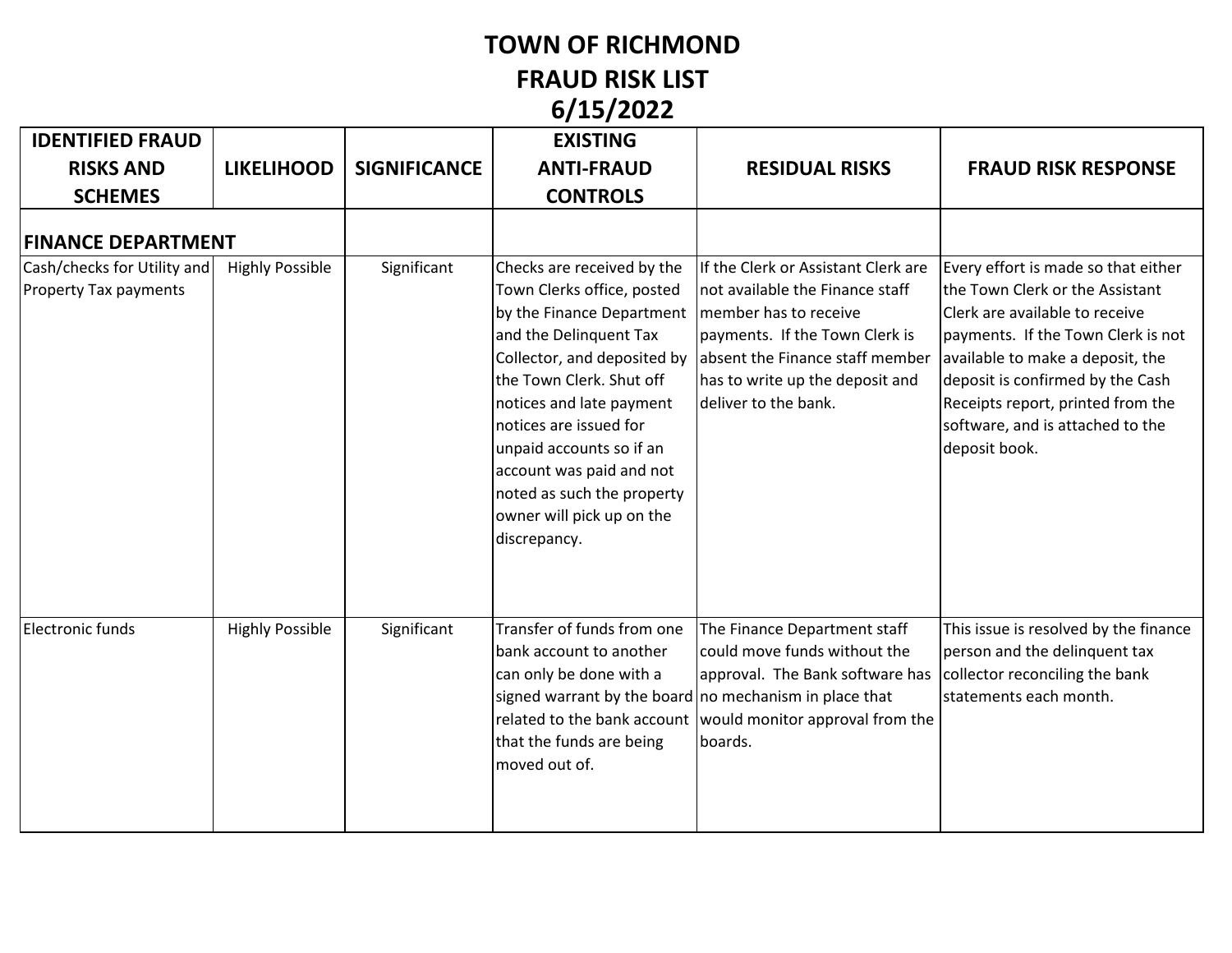| <b>IDENTIFIED FRAUD</b>                                               |                        |                     | <b>EXISTING</b>                                                                                                                                                                                                                                                                                                                                                           |                                                                                                                  |                                                                                                                                                                                                                                                                                                                                                                                                                                                                                                                             |
|-----------------------------------------------------------------------|------------------------|---------------------|---------------------------------------------------------------------------------------------------------------------------------------------------------------------------------------------------------------------------------------------------------------------------------------------------------------------------------------------------------------------------|------------------------------------------------------------------------------------------------------------------|-----------------------------------------------------------------------------------------------------------------------------------------------------------------------------------------------------------------------------------------------------------------------------------------------------------------------------------------------------------------------------------------------------------------------------------------------------------------------------------------------------------------------------|
| <b>RISKS AND</b>                                                      | <b>LIKELIHOOD</b>      | <b>SIGNIFICANCE</b> | <b>ANTI-FRAUD</b>                                                                                                                                                                                                                                                                                                                                                         | <b>RESIDUAL RISKS</b>                                                                                            | <b>FRAUD RISK RESPONSE</b>                                                                                                                                                                                                                                                                                                                                                                                                                                                                                                  |
| <b>SCHEMES</b>                                                        |                        |                     | <b>CONTROLS</b>                                                                                                                                                                                                                                                                                                                                                           |                                                                                                                  |                                                                                                                                                                                                                                                                                                                                                                                                                                                                                                                             |
| Checks received for<br>purposes other than tax or<br>utility payments | <b>Highly Possible</b> | Significant         | Clerk/Asst Clerk receive the<br>mail. Checks are given to<br>the Finance Director. A<br>direct entry is made into the<br>General Ledger. A report is<br>printed showing the entry, a<br>copy of the check is<br>attached and filed in a<br>binder for review by<br>external auditors. The<br>check and a copy of the<br>report is given to the Town<br>Clerk for deposit. | Checks can get lost in the mail or<br>posted to incorrect accounts.                                              | Most checks have documentation<br>ahead of time so payment is<br>anticipated and the department that<br>it pertains to will ask if it has come<br>in. Monthly reports are given to<br>Department Heads to review<br>accounts and verify that expenses<br>and revenues are posted where they<br>should be. Some examples are<br>insurance proceeds, loan proceeds,<br>reimbursement for materials<br>returned. In all these cases there<br>are multiple people involved in the<br>generation and processing of the<br>money. |
| Unauthorized use or<br>misuse of town property                        | Possible               | Not Significant     | Supplies are kept in a<br>central location and the<br>Town Clerk is responsible<br>for ordering stock. The only<br>equipment and supplies are<br>the computer, printer, and<br>small paper products.                                                                                                                                                                      | It is difficult to monitor inventory<br>on items such as pens and pencils shelves, there is not an<br>and paper. | Although there is stock on the<br>overabundance of stock and the<br>Town Clerk would notice<br>fluctuations in usage of supplies. The<br>limited equipment at this station<br>would be noticed if it disappeared or<br>the use is abused. The content on<br>the monitors and coming out of the<br>printer is highly visible to others.                                                                                                                                                                                      |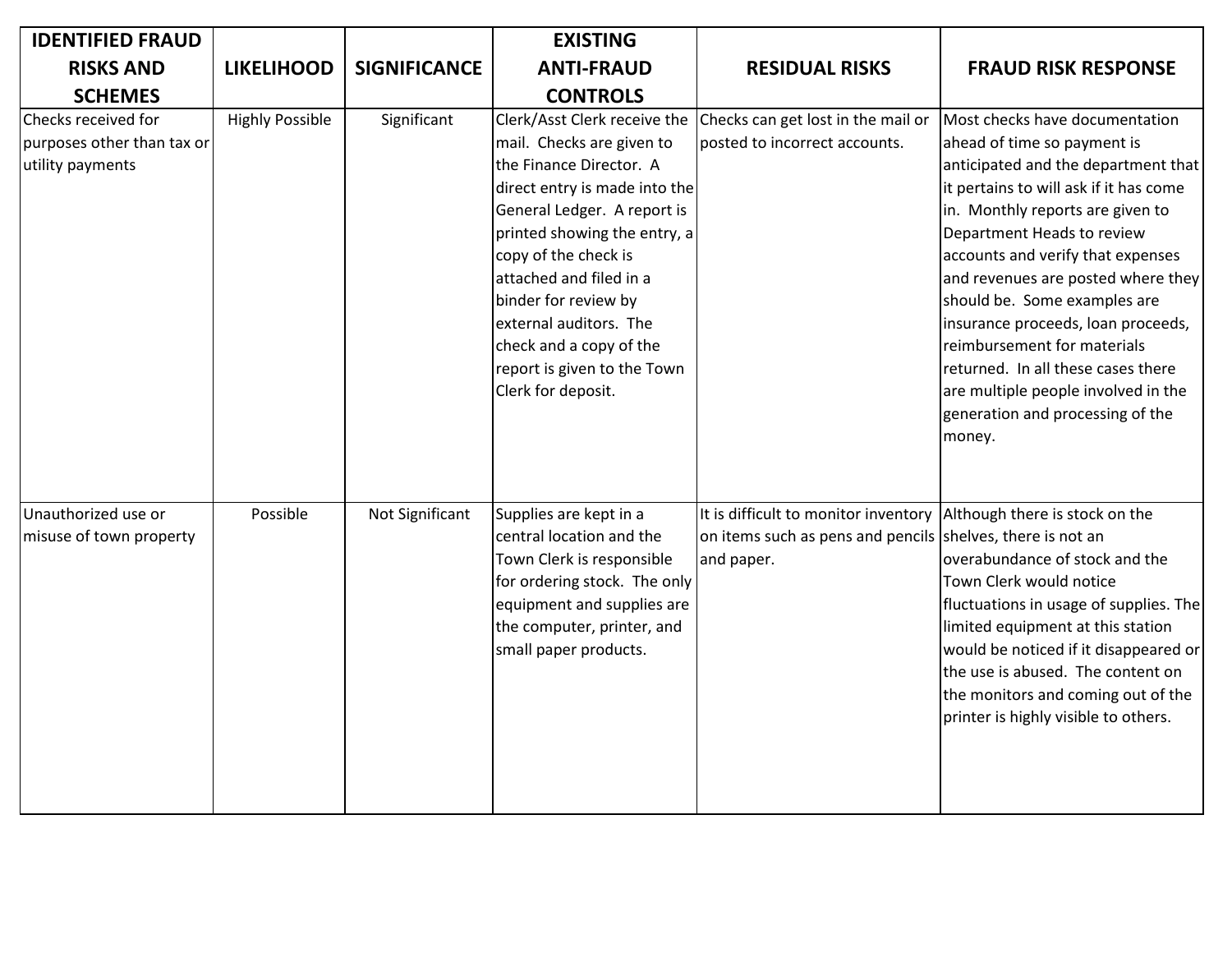| <b>IDENTIFIED FRAUD</b>                      |                   |                     | <b>EXISTING</b>                                                                                                                          |                                                                                                                                                                                                                  |                                                                                                                                                                                                                                                                                    |
|----------------------------------------------|-------------------|---------------------|------------------------------------------------------------------------------------------------------------------------------------------|------------------------------------------------------------------------------------------------------------------------------------------------------------------------------------------------------------------|------------------------------------------------------------------------------------------------------------------------------------------------------------------------------------------------------------------------------------------------------------------------------------|
| <b>RISKS AND</b>                             | <b>LIKELIHOOD</b> | <b>SIGNIFICANCE</b> | <b>ANTI-FRAUD</b>                                                                                                                        | <b>RESIDUAL RISKS</b>                                                                                                                                                                                            | <b>FRAUD RISK RESPONSE</b>                                                                                                                                                                                                                                                         |
| <b>SCHEMES</b>                               |                   |                     | <b>CONTROLS</b>                                                                                                                          |                                                                                                                                                                                                                  |                                                                                                                                                                                                                                                                                    |
| Theft of Checks at the<br><b>Town Center</b> | Possible          | Significant         | Checks are locked in the<br>vault and in an unlabeled<br>cabinet. All bank accounts<br>are reconciled every month. hack our bank account | A hacker could obtain our routing During the day when the vault is<br>number and account number<br>from our hardcopy checks and<br>electronically or duplicate a hard locked cabinet.<br>copy check and cash it. | unlocked Town staff are in and out<br>of the vault constantly so someone<br>would be seen trying to get into the                                                                                                                                                                   |
| <b>Check Fraud</b>                           | Possible          | Significant         | Positive Pay set up for the<br><b>General And Water &amp; Sewer</b><br>checking accounts                                                 | File is not uploaded to bank                                                                                                                                                                                     | Anytime checks are cut a secure file<br>is uploaded to the bank. The bank<br>monitors the activity so that a check<br>can not be cashed more than once.                                                                                                                            |
| Theft of money through<br>payroll            | Possible          | Significant         | Town bank accounts.                                                                                                                      | of their check electronically and<br>submit it more than once for the<br>of the month it may not be<br>noticed until the bank statement is a duplicate payment.<br>is issued.                                    | Monthly reconciliation of all An employee could take a picture Upon discovering an unauthorized<br>payment the bank is contacted<br>immediately and the bank<br>funds. If it is done on the last day investigates and returns the money<br>to the Town once it is verified that it |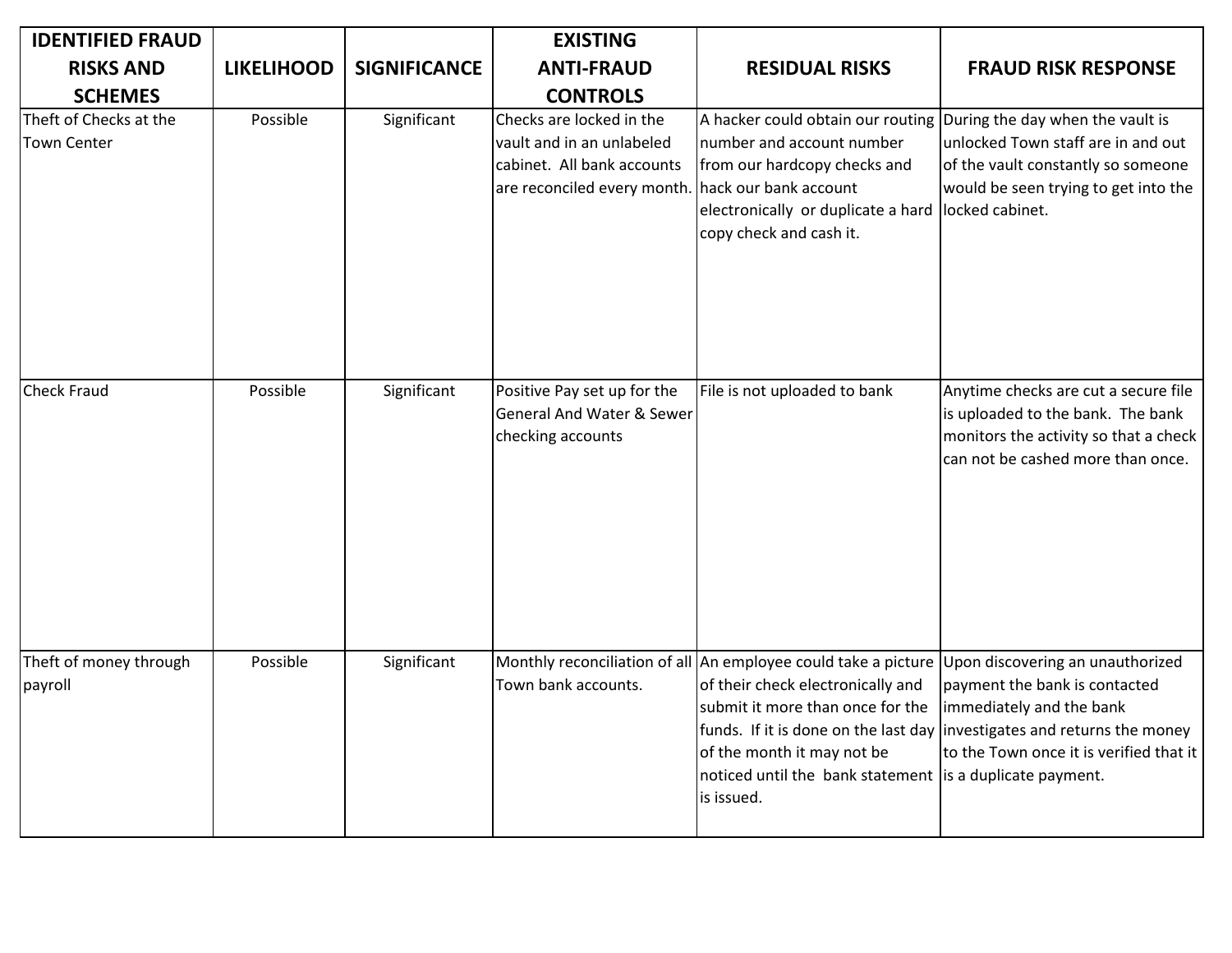| <b>IDENTIFIED FRAUD</b>                    |                   |                     | <b>EXISTING</b>                                                                                                                                                                                                                                |                                                                             |                                                                                                                                                                           |
|--------------------------------------------|-------------------|---------------------|------------------------------------------------------------------------------------------------------------------------------------------------------------------------------------------------------------------------------------------------|-----------------------------------------------------------------------------|---------------------------------------------------------------------------------------------------------------------------------------------------------------------------|
| <b>RISKS AND</b>                           | <b>LIKELIHOOD</b> | <b>SIGNIFICANCE</b> | <b>ANTI-FRAUD</b>                                                                                                                                                                                                                              | <b>RESIDUAL RISKS</b>                                                       | <b>FRAUD RISK RESPONSE</b>                                                                                                                                                |
| <b>SCHEMES</b>                             |                   |                     | <b>CONTROLS</b>                                                                                                                                                                                                                                |                                                                             |                                                                                                                                                                           |
| Invoice to warrant and<br>warrant to check | Possible          | Significant         | Selectboard, Water<br>Commission, and Town<br>Manager reconcile the<br>warrant with the invoices.<br>The Selectboard signs the<br>Warrant(s). The Treasurer<br>reconciles the Warrant &<br>Invoices with the checks<br>that have been cut. The | Vendors do have very similar<br>names. The wrong vendor may<br>be selected. | If anything is questionable at any<br>level it is discussed with the Finance<br>Director and the Town Manager<br>prior to a check being signed and<br>sent to the vendor. |
|                                            |                   |                     | Treasurer signs the checks.                                                                                                                                                                                                                    |                                                                             |                                                                                                                                                                           |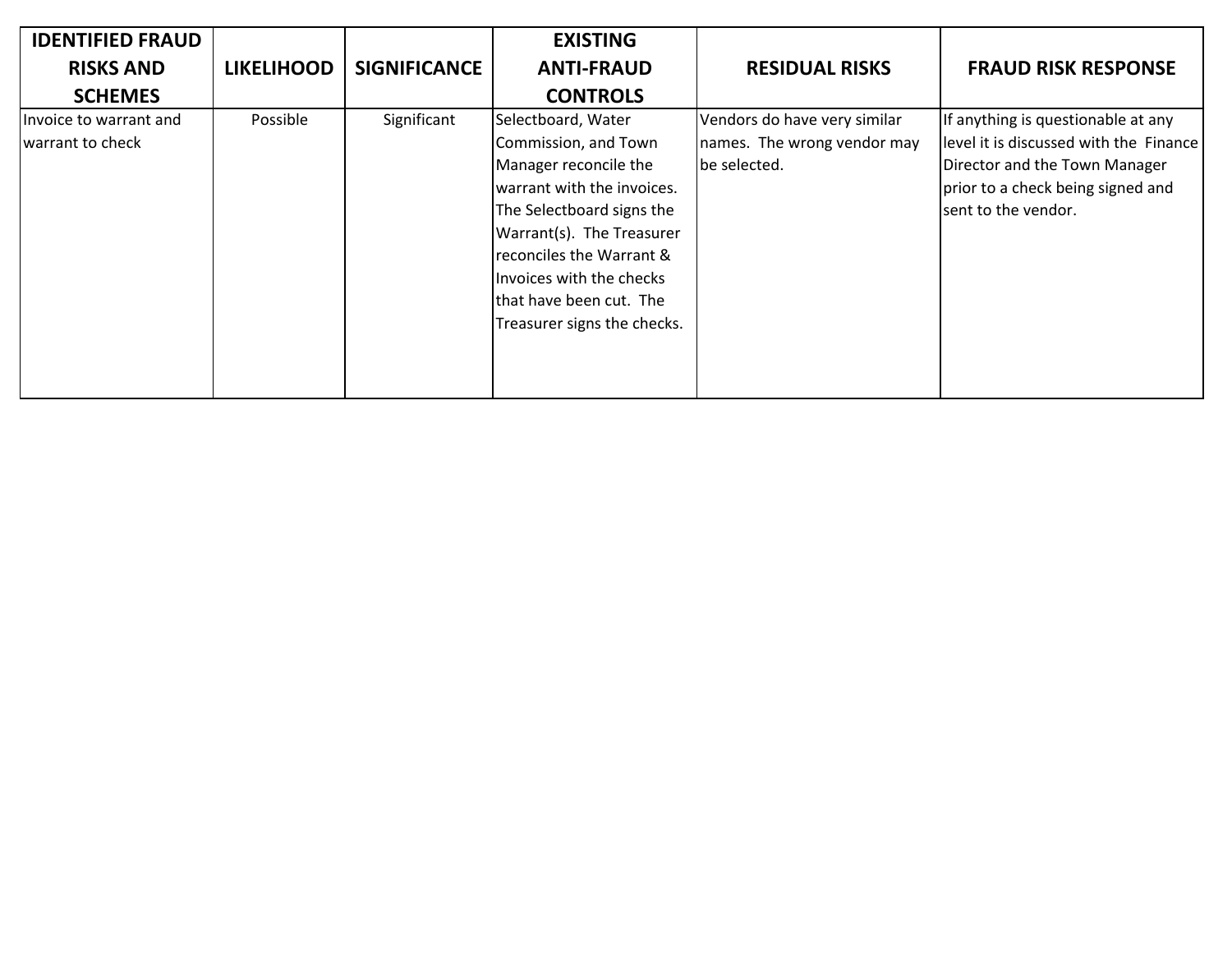| <b>IDENTIFIED FRAUD</b>                                   |                        |                     | <b>EXISTING</b>                                                                                                                       |                                                          |                                                                                                                                                                                                                                                       |
|-----------------------------------------------------------|------------------------|---------------------|---------------------------------------------------------------------------------------------------------------------------------------|----------------------------------------------------------|-------------------------------------------------------------------------------------------------------------------------------------------------------------------------------------------------------------------------------------------------------|
| <b>RISKS AND</b><br><b>SCHEMES</b>                        | <b>LIKELIHOOD</b>      | <b>SIGNIFICANCE</b> | <b>ANTI-FRAUD</b><br><b>CONTROLS</b>                                                                                                  | <b>RESIDUAL RISKS</b>                                    | <b>FRAUD RISK RESPONSE</b>                                                                                                                                                                                                                            |
| <b>TOWN CLERK'S OFFICE</b>                                |                        |                     |                                                                                                                                       |                                                          |                                                                                                                                                                                                                                                       |
| Cash/checks received for<br>anything                      | <b>Highly Possible</b> | Significant         | Cash Receipts policy                                                                                                                  | Cash could be pocketed                                   | There are three people involved in<br>the process of receiving and posting<br>money so it is unlikely that theft<br>would not be detected. If money<br>was mishandled it would be caught<br>by a property owner when there bill<br>was marked unpaid. |
| Deliberate miss-<br>assessment of property<br>(Assessors) | Possible               | Significant         | Assessors are contracted<br>and have their own rules to<br>follow.                                                                    | An Assessor could be influenced<br>one way or the other. | Property owners have the right to<br>appeal their values. The Assessors<br>are not residents, and a different<br>person may be here from one week<br>to the next so bias is not likely.                                                               |
| Unauthorized use or<br>misuse of town property            | Possible               | Not Significant     | None                                                                                                                                  | Someone could use equipment<br>for personal use.         | The only equipment is a desk top<br>computer, printer, and minor office<br>supplies which are in full view of<br>anyone in the office.                                                                                                                |
| Absentee ballots                                          | Possible               | Not Significant     | When ballot is sent out it is<br>logged, when ballot is<br>returned it is logged and<br>stored in a sealed container<br>in the vault. | that is not theirs.                                      | Someone might complete a ballot If the Town Clerk receives more than<br>one ballot for the same person the<br>second one is not used.                                                                                                                 |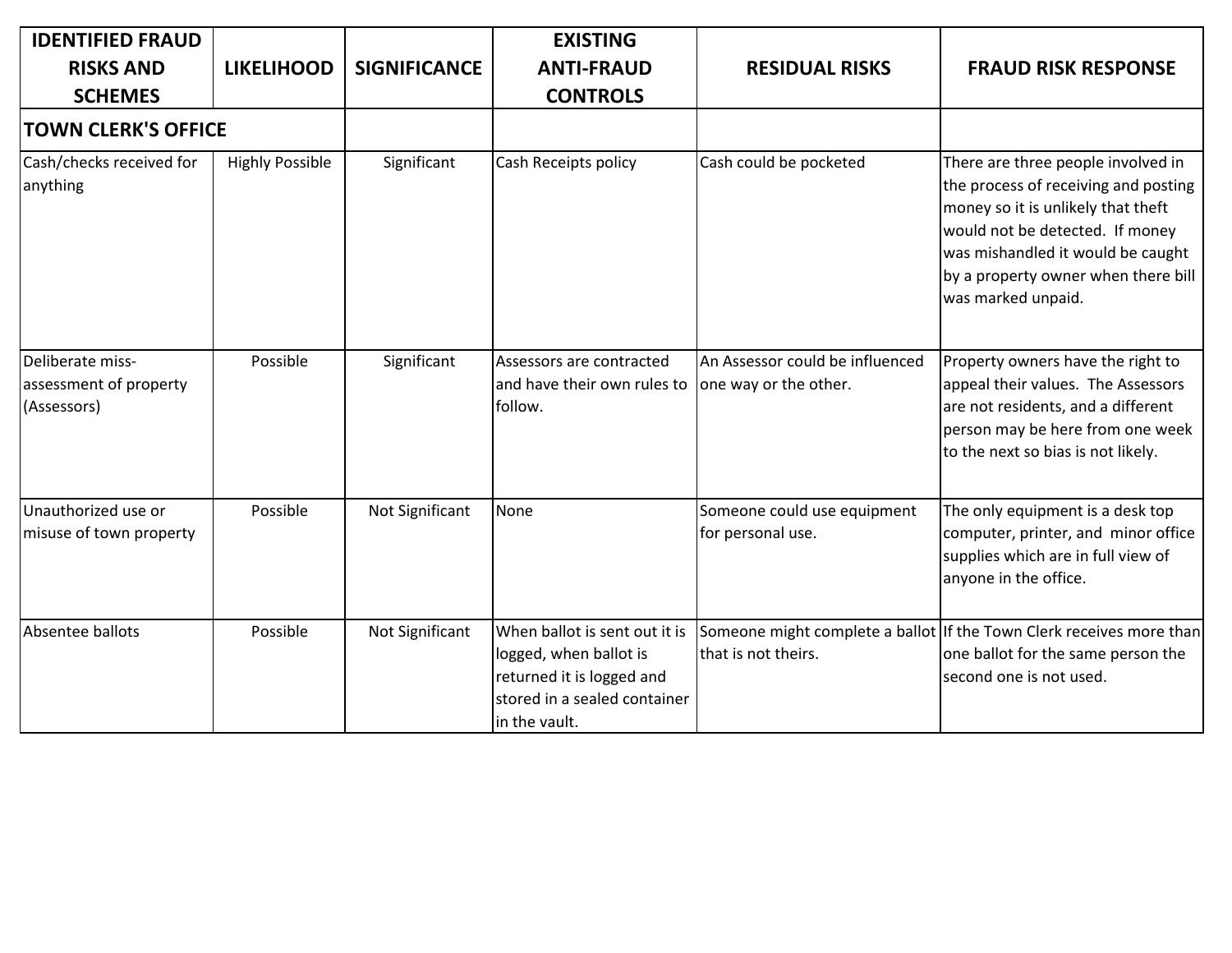| <b>IDENTIFIED FRAUD</b><br><b>RISKS AND</b>    | <b>LIKELIHOOD</b>      | <b>SIGNIFICANCE</b> | <b>EXISTING</b><br><b>ANTI-FRAUD</b>                                                                                                                  | <b>RESIDUAL RISKS</b>                                 | <b>FRAUD RISK RESPONSE</b>                                                                                                                                             |
|------------------------------------------------|------------------------|---------------------|-------------------------------------------------------------------------------------------------------------------------------------------------------|-------------------------------------------------------|------------------------------------------------------------------------------------------------------------------------------------------------------------------------|
| <b>SCHEMES</b>                                 |                        |                     | <b>CONTROLS</b>                                                                                                                                       |                                                       |                                                                                                                                                                        |
| Insurance                                      | Possible               | Significant         | TOWN ADMINISTRATION (TOWN MANAGER & ASSISTANT TO THE TOWN MANAGER)<br>None                                                                            | False claims could be made                            | The Town Manager, Town Managers<br>Assistant, Department head, and<br>outside parties are all involved so<br>the likelihood of false claims is slim.                   |
| Contracts                                      | Possible               | Significant         | Purchasing & Purchase<br>order policy.                                                                                                                | Favoritism toward a particular<br>vendor could exist. | Quotes from vendors are attached<br>to the purchase order and approved<br>by the Selectboard.                                                                          |
| Unauthorized use or<br>misuse of town property | Possible               | Not Significant     | None                                                                                                                                                  | Someone could use equipment<br>for personal use.      | The only equipment is a desk top<br>computer, printer, and minor office<br>supplies which are in full view of<br>anyone in the office.                                 |
| <b>Credit Cards</b>                            | <b>Highly Possible</b> | Not Significant     | Single card, controlled<br>access, limited use, only the fraudulent use.<br>Town Manager and Finance<br>Director have physical<br>access to the card. | Internal theft, external theft,                       | If fraud or theft is suspected it is<br>reported to the Town Manager or<br>Finance Director immediately and<br>the incident is reported to credit<br>card institution. |
| <b>FEMA Claims</b>                             | Possible               | Significant         | FEMA Policy/Procedure                                                                                                                                 | Labor and materials could be<br>misrepresented.       | All claims have Employee<br>Timesheets, Equipment usage<br>sheets, and Invoices to back the<br>expenses.                                                               |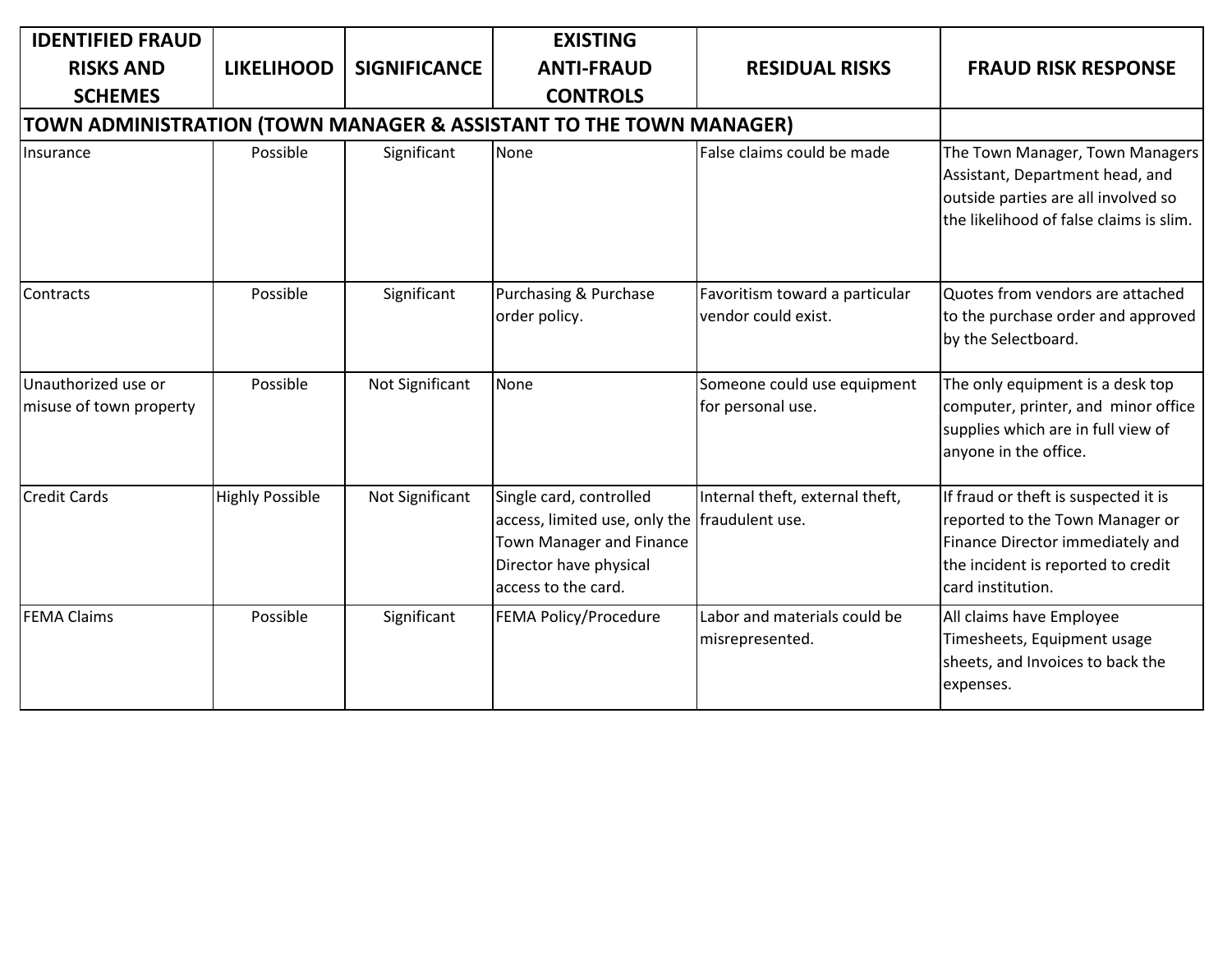| <b>IDENTIFIED FRAUD</b>                                                |                   |                     | <b>EXISTING</b>                                                                                                                    |                                                                                              |                                                                                                                                                                                                                                 |
|------------------------------------------------------------------------|-------------------|---------------------|------------------------------------------------------------------------------------------------------------------------------------|----------------------------------------------------------------------------------------------|---------------------------------------------------------------------------------------------------------------------------------------------------------------------------------------------------------------------------------|
| <b>RISKS AND</b>                                                       | <b>LIKELIHOOD</b> | <b>SIGNIFICANCE</b> | <b>ANTI-FRAUD</b>                                                                                                                  | <b>RESIDUAL RISKS</b>                                                                        | <b>FRAUD RISK RESPONSE</b>                                                                                                                                                                                                      |
| <b>SCHEMES</b>                                                         |                   |                     | <b>CONTROLS</b>                                                                                                                    |                                                                                              |                                                                                                                                                                                                                                 |
| <b>PLANNING &amp; ZONING</b>                                           |                   |                     |                                                                                                                                    |                                                                                              |                                                                                                                                                                                                                                 |
| Cash/checks received                                                   | Possible          | Not Significant     | P& Z Staff take checks or<br>cash/checks to clerks for<br>deposit and receipt within a received.<br>day.                           | Cash/Checks could be misplaced<br>if Clerk's office is closed when                           | A copy of the receipt is given to the<br>property owner and one put in their<br>file.                                                                                                                                           |
| Unsecure office/files<br>provides opportunity for<br>records tampering | Possible          | Not Significant     | None                                                                                                                               | The potential for information<br>being removed, such as receipts,<br>from a file is high.    | Town staff employees other than<br>the Planning/Zoning administrators<br>have access to files during business<br>hours and non business hours.                                                                                  |
| Deliberate inaccurate<br>approval/disapproval of<br>permits            | Possible          | Not Significant     | ethics policy/personnel<br>policy                                                                                                  | An employee could be influenced<br>to be supportive of a permit<br>when it is not warranted. | Approval/Disapproval of permits is<br>made by either the DRB or the<br>Planning and Zoning Commission.                                                                                                                          |
| Unauthorized use or<br>misuse of town property                         | Possible          | Not Significant     | <b>None</b>                                                                                                                        | Someone could use equipment<br>for personal use.                                             | The office is locked during non<br>business hours so aside from desk<br>top computer's, printers, copiers,<br>non material paper supplies there is<br>little chance of fraud.                                                   |
| Writing regulations                                                    | Possible          | Significant         | <b>Town Planner writes</b><br>policies and determines fee<br>schedules. Selectboard and<br><b>Planning Commission</b><br>approves. | Policies could be written to allow<br>or disallow activities not<br>approved by the boards.  | Town Planner must justify content,<br>present the policy, and assure the<br>Selectboard and Planning<br>Commission that there is no<br>personal conflict of interest involved<br>with the writing of the policies and<br>lfees. |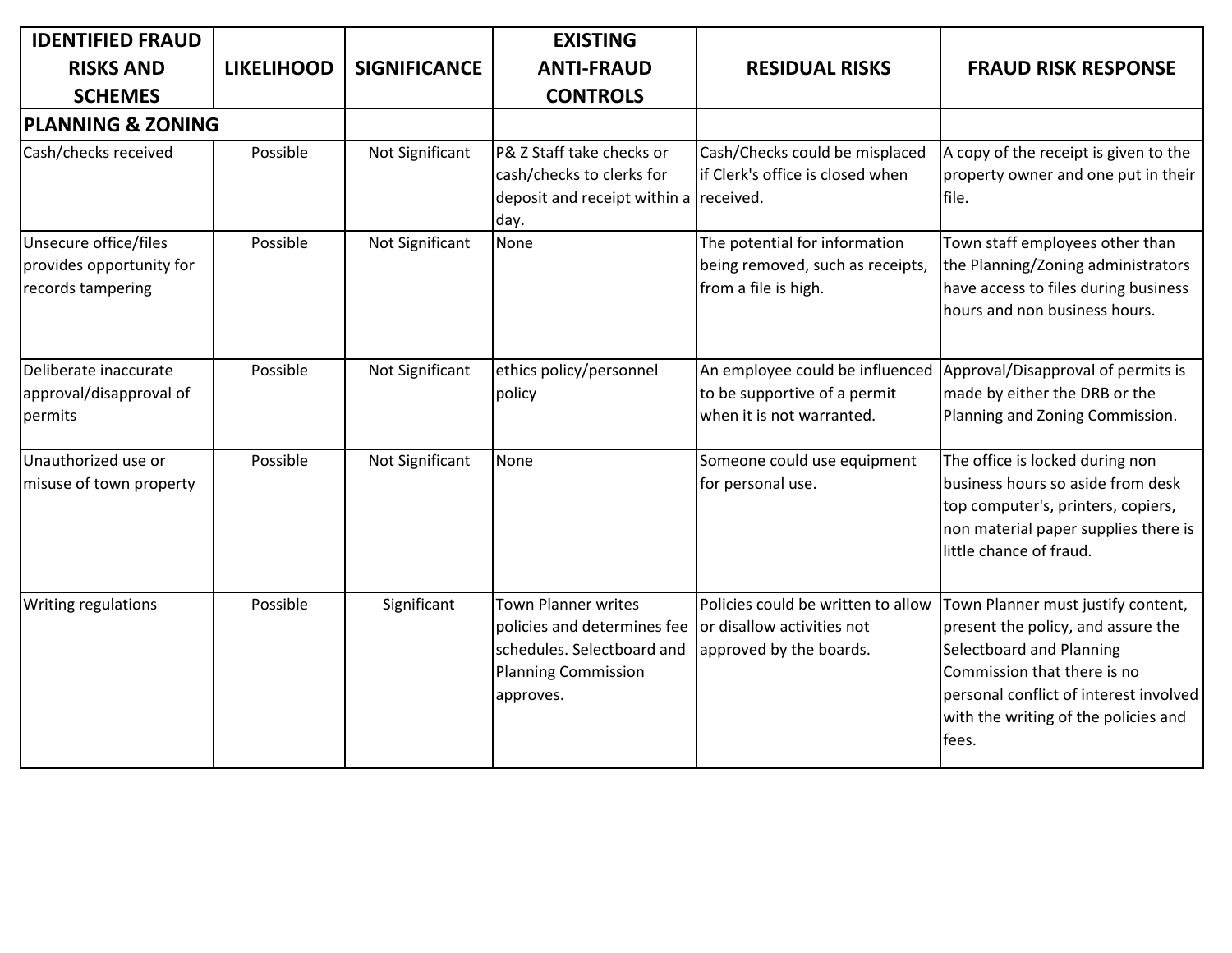| <b>IDENTIFIED FRAUD</b>                                |                        |                                                                                                               | <b>EXISTING</b>                                                                                                                       |                                                                                                                                                     |                                                                                                                                                                                                              |
|--------------------------------------------------------|------------------------|---------------------------------------------------------------------------------------------------------------|---------------------------------------------------------------------------------------------------------------------------------------|-----------------------------------------------------------------------------------------------------------------------------------------------------|--------------------------------------------------------------------------------------------------------------------------------------------------------------------------------------------------------------|
| <b>RISKS AND</b>                                       | <b>LIKELIHOOD</b>      | <b>SIGNIFICANCE</b>                                                                                           | <b>ANTI-FRAUD</b>                                                                                                                     | <b>RESIDUAL RISKS</b>                                                                                                                               | <b>FRAUD RISK RESPONSE</b>                                                                                                                                                                                   |
| <b>SCHEMES</b>                                         |                        |                                                                                                               | <b>CONTROLS</b>                                                                                                                       |                                                                                                                                                     |                                                                                                                                                                                                              |
| <b>LIBRARY</b>                                         |                        |                                                                                                               |                                                                                                                                       |                                                                                                                                                     |                                                                                                                                                                                                              |
| Cash received for room<br>rentals                      | <b>Highly Possible</b> | Not significant                                                                                               | Cash is rarely used. Funds<br>are regularly collected,<br>Finance Officer.                                                            | Checks are made out to the<br>library. It would be difficult for<br>given to Town Clerk, posted   staff to "make over" the checks<br>to themselves. | Every room rental has a contract<br>indicating money owed and rates<br>set. Date of funds receipt is noted<br>on contract as well the date funds<br>are given to town.                                       |
| Cash received for<br>memberships                       | <b>Highly Possible</b> | Not significant                                                                                               | Cash receipts are issued.<br>Funds are regularly<br>collected, given to and<br>posted by Town Clerk into<br>the cash receipts module. | Checks are made out to the<br>library. It would be difficult for<br>staff to "make over" the checks<br>to themselves.                               | Non-resident memberships have<br>date when membership was<br>activated. A report can be<br>generated to be matched to funds<br>given to Town Clerk. Date and<br>amount of submission to town is<br>recorded. |
| Cash Received for<br>damaged/lost library<br>materials | Unlikely               | Not Significant                                                                                               | Patrons are issued receipts<br>in their record.                                                                                       | Checks are made out to the<br>and any fines paid are noted library. It would be difficult for<br>staff to "make over" the checks<br>to themselves.  | Any funds received have a carbon<br>copy of the receipt.                                                                                                                                                     |
| Cash received for<br>printing/copying                  | <b>Highly Possible</b> | Not significant                                                                                               | Small amounts are collected Staff could write checks to<br>but deposited regularly                                                    | themselves from the fund                                                                                                                            | Missing or cleared checks would be<br>evident.                                                                                                                                                               |
| Unauthorized use or<br>misuse of town property         | Possible               | library uses<br>donated material<br>for internal work:<br>donated office<br>stationery, donated<br>pens, etc. | Not significant: The There is a very small<br>inventory of goods: paper,<br>toner, computers.                                         | Equipment could be abused by<br>staff or Library customers.                                                                                         | Library Director orders stock<br>and any depletion would be<br>noted.                                                                                                                                        |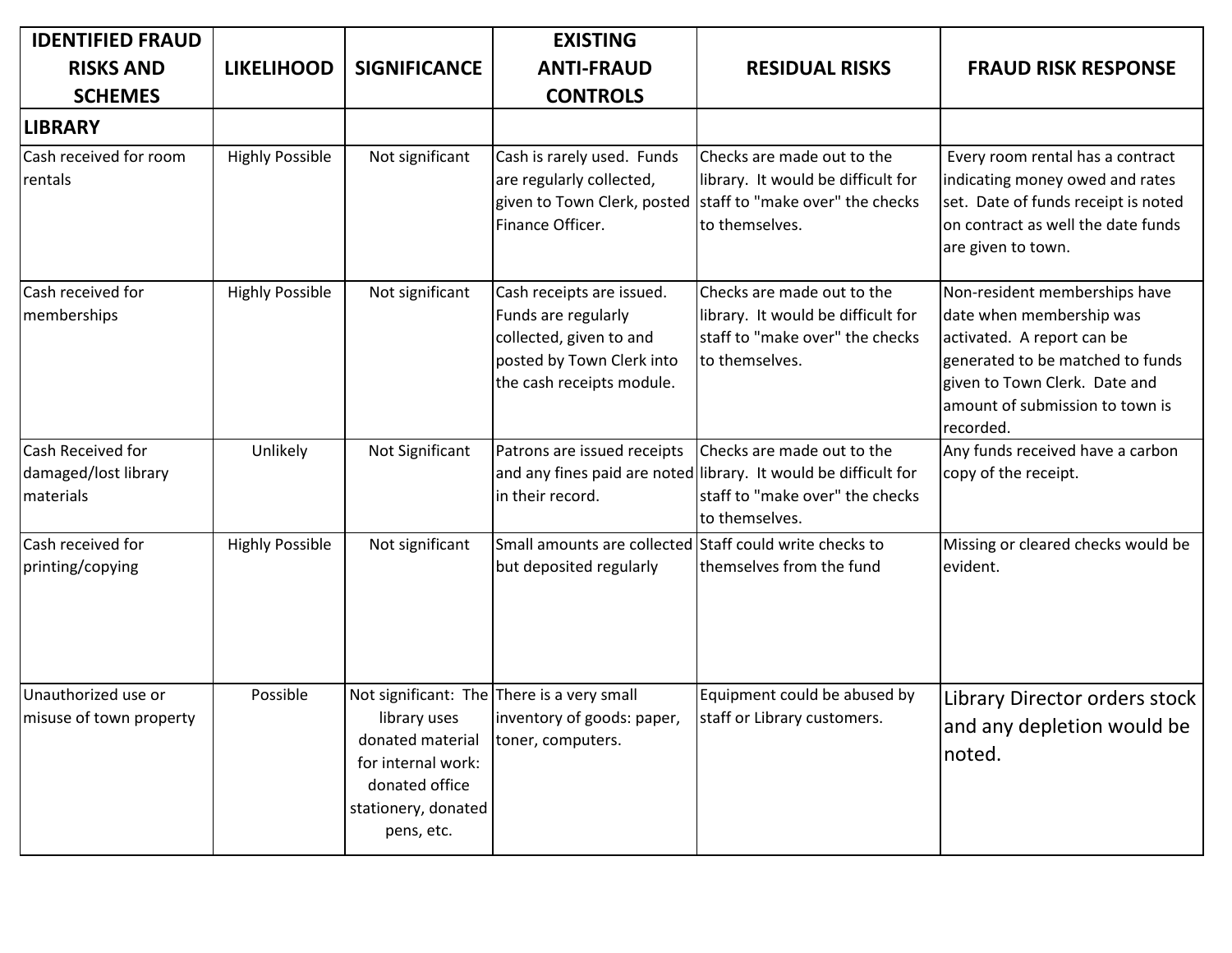| <b>IDENTIFIED FRAUD</b>                         |                        |                     | <b>EXISTING</b>                                                                                                                                                    |                                                                                                                        |                                                                                                                                                                                                                                                                                                                                                  |
|-------------------------------------------------|------------------------|---------------------|--------------------------------------------------------------------------------------------------------------------------------------------------------------------|------------------------------------------------------------------------------------------------------------------------|--------------------------------------------------------------------------------------------------------------------------------------------------------------------------------------------------------------------------------------------------------------------------------------------------------------------------------------------------|
| <b>RISKS AND</b>                                | <b>LIKELIHOOD</b>      | <b>SIGNIFICANCE</b> | <b>ANTI-FRAUD</b>                                                                                                                                                  | <b>RESIDUAL RISKS</b>                                                                                                  | <b>FRAUD RISK RESPONSE</b>                                                                                                                                                                                                                                                                                                                       |
| <b>SCHEMES</b>                                  |                        |                     | <b>CONTROLS</b>                                                                                                                                                    |                                                                                                                        |                                                                                                                                                                                                                                                                                                                                                  |
| <b>FIRE DEPARTMENT</b>                          |                        |                     |                                                                                                                                                                    |                                                                                                                        |                                                                                                                                                                                                                                                                                                                                                  |
| Cash/Checks received as<br>donations            | <b>Highly Possible</b> | Not Significant     | The Fire Department<br>treasurer keeps records of<br>deposits in QuickBooks and<br>the checkbook. The<br>account is reconciled by the<br>Towns Finance Department. | Anyone receiving money for<br>donations could potentially not<br>report it.                                            | The only cash/checks received by<br>the Fire Department are for<br>donations and expenses which are<br>minimal. This is a small account<br>which is less than \$5,000. All other<br>business is handled through the<br>Town's budget.                                                                                                            |
| Cash/Checks paid out of<br>checking account     | Possible               | Not Significant     | The Fire Department<br>treasurer keeps records of<br>the checkbook. The<br>account is reconciled by the<br>Towns Finance Department.                               | Purchases could be made for<br>personal consumption rather<br>expenses in QuickBooks and than for the Fire Department. | This is a small account which is less<br>than \$5,000. Less than a \$1,000<br>worth of purchases are made all<br>year. All other business is handled<br>through the Town's budget.                                                                                                                                                               |
| Unauthorized use or<br>misuse of town property  | Possible               | Not Significant     | None                                                                                                                                                               | The potential exists for supplies<br>that are normally used on the fire<br>trucks to be taken for personal<br>use.     | The Chief or Assistant Chief would<br>notice if supplies turned up missing<br>or if someone was using the facility<br>to work on their vehicles. Security<br>Cameras and pass code locks<br>installed.                                                                                                                                           |
| Unauthorized use of Fire<br>Department vehicles | Possible               | Not significant     | Vehicles are only used on a<br>call or to take a vehicle for<br>service.                                                                                           | Volunteer could stray from<br>approved uses of vehicle and use<br>a Town vehcile for personal use.                     | The Fire Chief, or designee, is aware<br>of vehicle use and how long the<br>vehicle should be used for and the<br>fuel used in the vehicle is recorded<br>on a log in the Truck and on the<br>Master Log. If a complaint is made<br>because a Richmond vehicle was<br>seen far from Richmond the<br>Volunteer Firefighter will be<br>questioned. |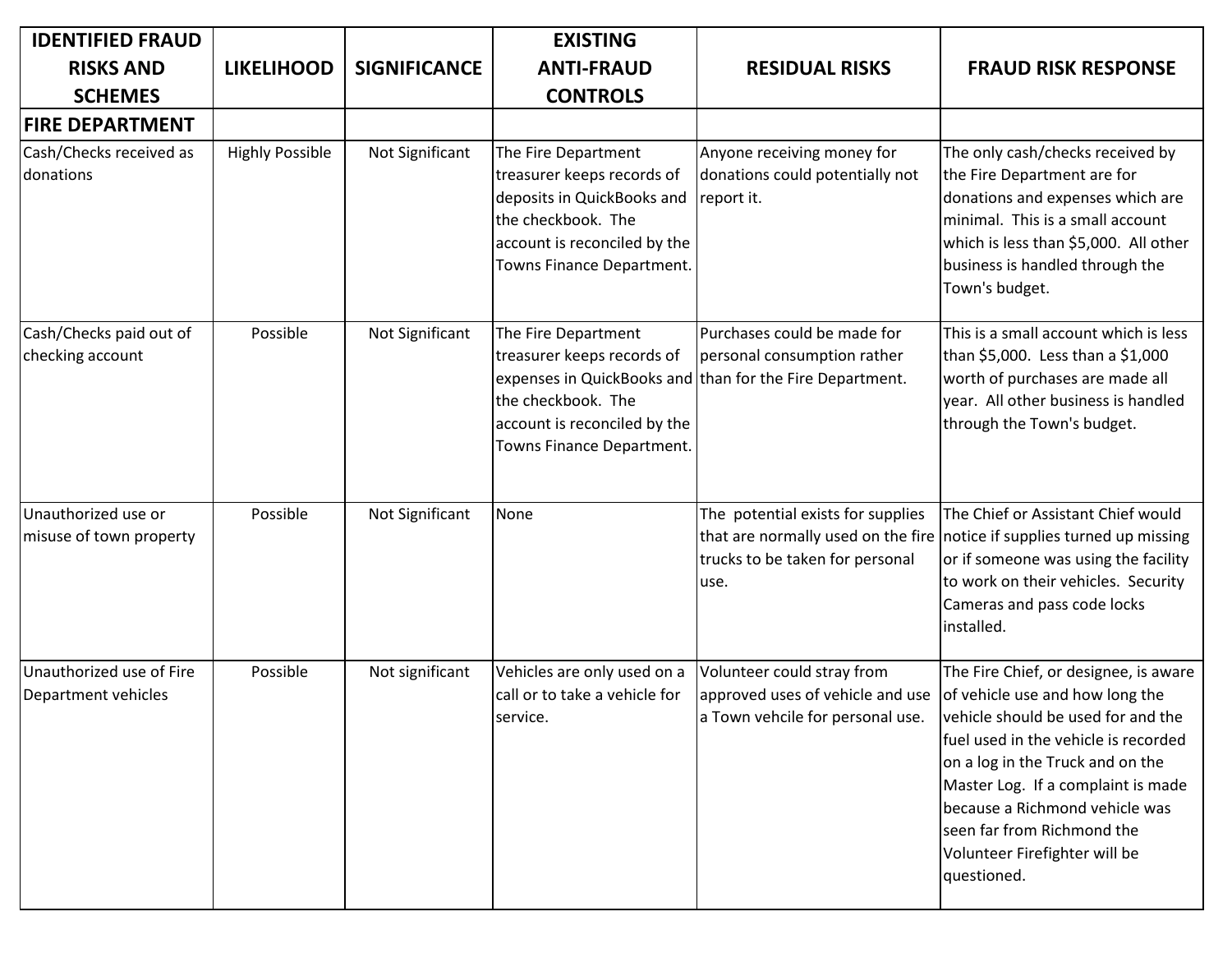| <b>IDENTIFIED FRAUD</b>   |                   |                 | <b>EXISTING</b>                |                                   |                                                                        |
|---------------------------|-------------------|-----------------|--------------------------------|-----------------------------------|------------------------------------------------------------------------|
| <b>RISKS AND</b>          | <b>LIKELIHOOD</b> | SIGNIFICANCE    | <b>ANTI-FRAUD</b>              | <b>RESIDUAL RISKS</b>             | <b>FRAUD RISK RESPONSE</b>                                             |
| <b>SCHEMES</b>            |                   |                 | <b>CONTROLS</b>                |                                   |                                                                        |
| Recording incorrect hours | Possible          | Not Significant | Firefighter enters time on     |                                   | Neither the Fire Chief or Assistant In the event the Timesheet was not |
| on call log               |                   |                 | timesheet. Fire Chief or       | Chief are available to review the | reviewed prior to payroll, it is                                       |
|                           |                   |                 | <b>Assistant Chief reviews</b> | Timesheet before submission to    | reviewed as soon as the Fire Chief or                                  |
|                           |                   |                 | Timesheet before               | payroll.                          | Assistant Chief is available.                                          |
|                           |                   |                 | submitting it to payroll.      |                                   | Correction can be made on the next                                     |
|                           |                   |                 |                                |                                   | payroll.                                                               |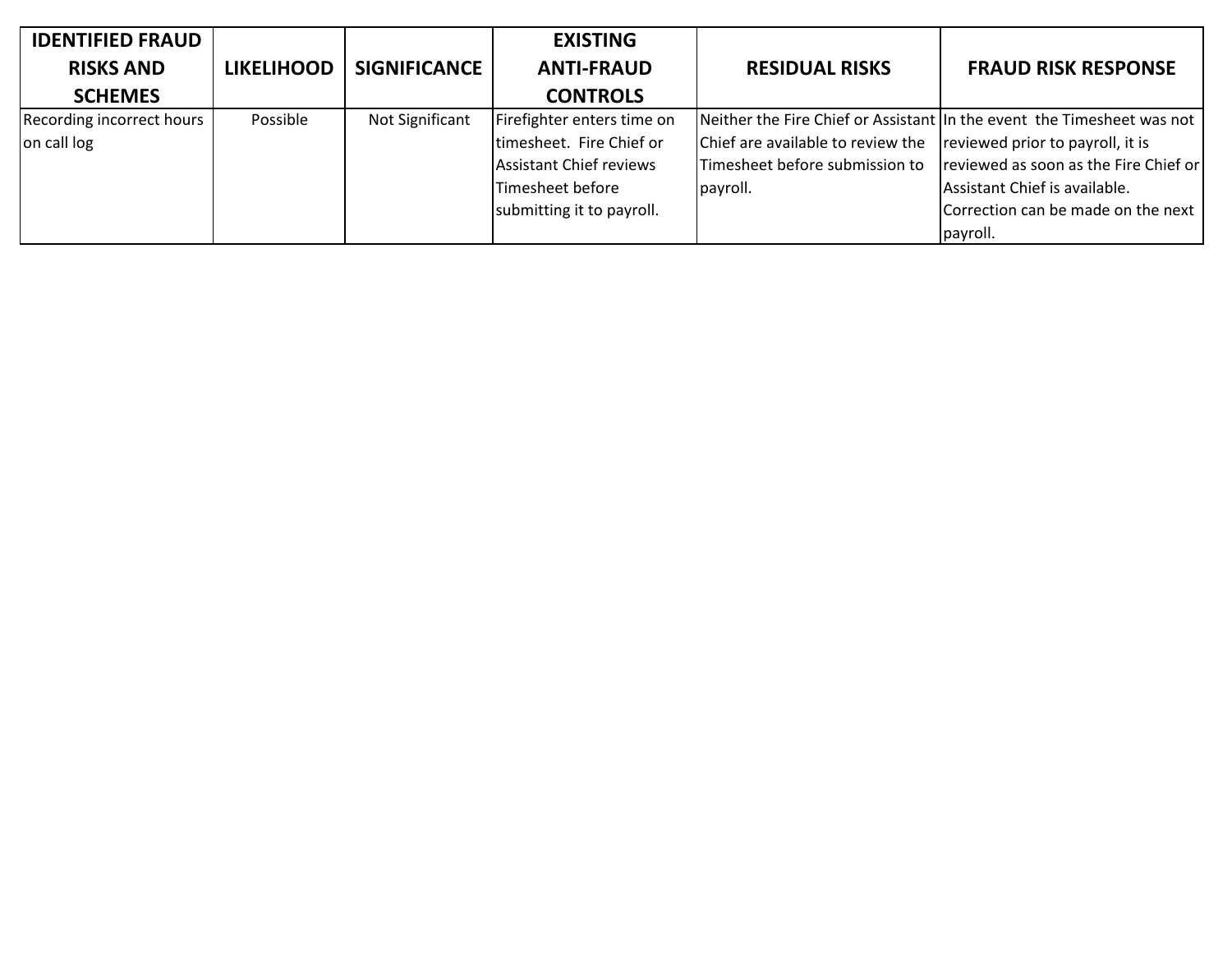| <b>IDENTIFIED FRAUD</b>                        |                   |                     | <b>EXISTING</b>                                                                                                                           |                                                                                                                                                            |                                                                                                                                                                                                                                                                                                                             |
|------------------------------------------------|-------------------|---------------------|-------------------------------------------------------------------------------------------------------------------------------------------|------------------------------------------------------------------------------------------------------------------------------------------------------------|-----------------------------------------------------------------------------------------------------------------------------------------------------------------------------------------------------------------------------------------------------------------------------------------------------------------------------|
| <b>RISKS AND</b>                               | <b>LIKELIHOOD</b> | <b>SIGNIFICANCE</b> | <b>ANTI-FRAUD</b>                                                                                                                         | <b>RESIDUAL RISKS</b>                                                                                                                                      | <b>FRAUD RISK RESPONSE</b>                                                                                                                                                                                                                                                                                                  |
| <b>SCHEMES</b>                                 |                   |                     | <b>CONTROLS</b>                                                                                                                           |                                                                                                                                                            |                                                                                                                                                                                                                                                                                                                             |
| <b>HIGHWAY</b>                                 |                   |                     |                                                                                                                                           |                                                                                                                                                            |                                                                                                                                                                                                                                                                                                                             |
| <b>Diesel Fuel</b>                             | Possible          | Significant         | New accounting measures<br>and better recordkeeping.                                                                                      | Because multiple departments<br>use the diesel fuel it is hard to<br>pinpoint a certain person if the<br>reconciliation is off at the end of<br>the month. | The fuel system is locked and usage<br>is logged immediately after using.                                                                                                                                                                                                                                                   |
| Tools & materials                              | Possible          | Not significant     | Keep building locked and<br>secure                                                                                                        | The potential exists for tools or<br>supplies to disappear without<br>proof of who may have taken<br>them.                                                 | Tools are inventoried annually.<br>Supplies are located in designated<br>spots where quantities can be<br>checked.                                                                                                                                                                                                          |
| Unauthorized use or<br>misuse of town property | Possible          | Not significant     | Town equipment is marked.                                                                                                                 | Property could be taken and not<br>returned.                                                                                                               | Our building has a pass code lock<br>system and can be change at any<br>time.                                                                                                                                                                                                                                               |
| Unauthorized use of<br>Highway vehicles        | Possible          | Not significant     | Highway vehicles are to be<br>used Town related business<br>is aware of when vehicles<br>are in use, and what they<br>are being used for. | Employee could stray from<br>approved uses of vehicle and use<br>only. The Highway Foreman a Town vehcile for personal use.                                | The Highway Foreman, or designee,<br>is aware of how long an employee<br>has been gone on an errand and the<br>fuel used in the vehicle is recorded<br>on a log in the vehicle on the Master<br>Log. If a complaint is made because<br>a Richmond vehicle was seen far<br>from Richmond the employee will<br>be questioned. |
| <b>Building entry</b>                          | Possible          | Significant         | All doors have a code lock<br>and when employees leave<br>employment the code is<br>changed.                                              | Criminals can still do a breaking<br>and entry by smashing a window.                                                                                       | Our building has a pass code lock<br>system and can be change at any<br>time.                                                                                                                                                                                                                                               |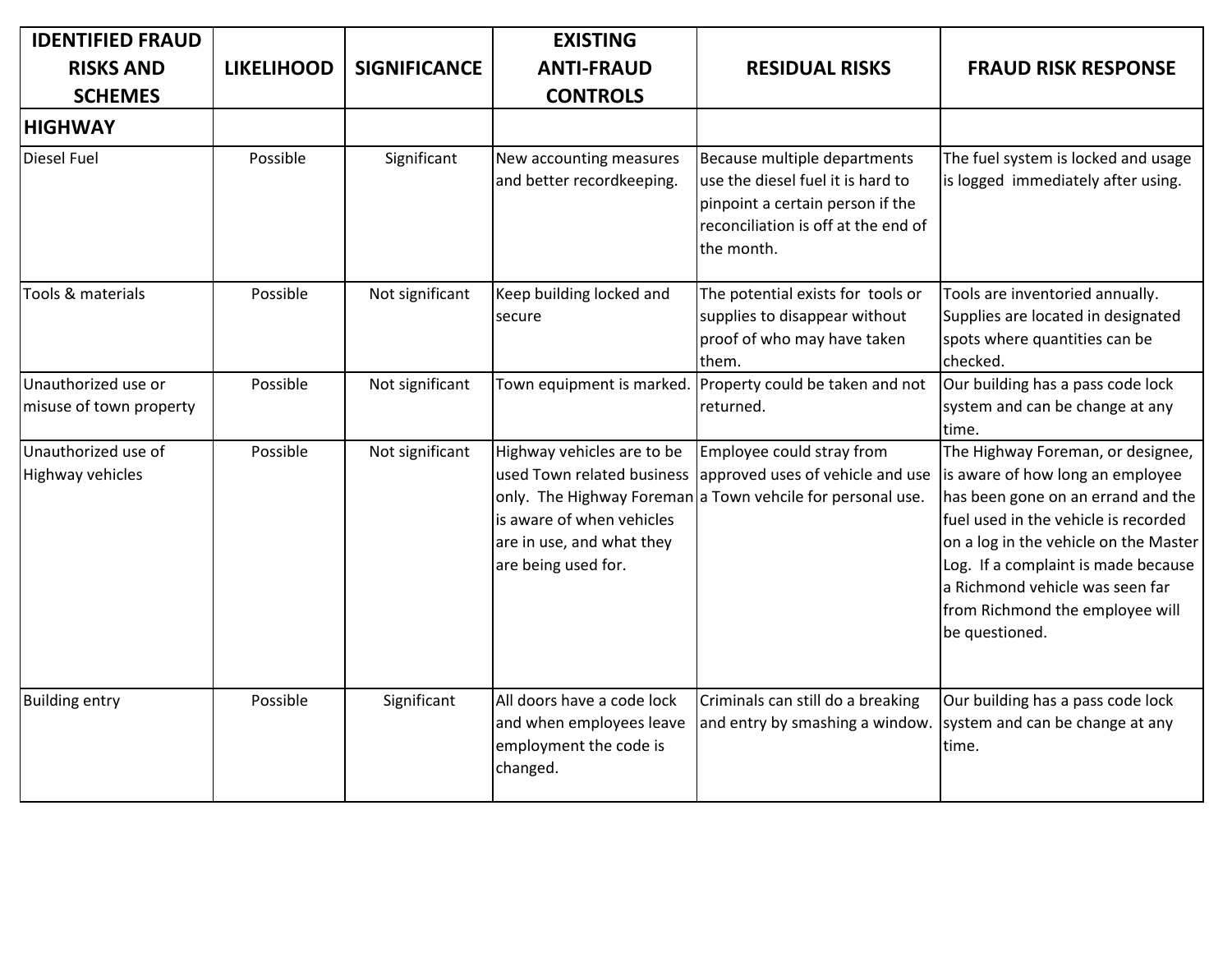| <b>IDENTIFIED FRAUD</b>                        |                   |                     | <b>EXISTING</b>                                                                                                                                                                                                                                                                                                                                                                    |                                                                                                                                                                                                              |                                                                                                                                                                                                                                                                               |
|------------------------------------------------|-------------------|---------------------|------------------------------------------------------------------------------------------------------------------------------------------------------------------------------------------------------------------------------------------------------------------------------------------------------------------------------------------------------------------------------------|--------------------------------------------------------------------------------------------------------------------------------------------------------------------------------------------------------------|-------------------------------------------------------------------------------------------------------------------------------------------------------------------------------------------------------------------------------------------------------------------------------|
| <b>RISKS AND</b>                               | <b>LIKELIHOOD</b> | <b>SIGNIFICANCE</b> | <b>ANTI-FRAUD</b>                                                                                                                                                                                                                                                                                                                                                                  | <b>RESIDUAL RISKS</b>                                                                                                                                                                                        | <b>FRAUD RISK RESPONSE</b>                                                                                                                                                                                                                                                    |
| <b>SCHEMES</b>                                 |                   |                     | <b>CONTROLS</b>                                                                                                                                                                                                                                                                                                                                                                    |                                                                                                                                                                                                              |                                                                                                                                                                                                                                                                               |
| <b>POLICE</b>                                  |                   |                     |                                                                                                                                                                                                                                                                                                                                                                                    |                                                                                                                                                                                                              |                                                                                                                                                                                                                                                                               |
| <b>Parking Tickets</b>                         | Possible          | Insignificant       | Checks are generally mailed<br>to the Town Clerks office<br>and not handled by the<br>Police Department.                                                                                                                                                                                                                                                                           | On occasion parking tickets are<br>mailed directly to the police<br>department with either a check<br>for the fine or in rare incidents<br>with cash. Receipt of those by<br>over to the Town Clerks Office. | All parking tickets issued by the<br>police are tracked by number. One<br>copy goes to the involved vehicle<br>one to the police records where<br>they are tracked in a data base.<br>the police department are turned   When a ticket is paid it is recorded.                |
| <b>Funds for informants</b>                    | Possible          | Insignificant       | Funds kept at the police<br>department (\$500) are<br>secure in a locked bankers<br>bag and in a locked cabinet.<br>Distribution of funds are<br>controlled by the Chief of<br>Police and their use is<br>controlled by Richmond<br>Police Department rules<br>and regulations #602.<br>When utilized, processing<br>funds are required and a<br>quarterly review of cash<br>flow. | Department members could re<br>move cash without the Chief's<br>consent but the quarterly review<br>would discover this.                                                                                     | Multiple checks are in place<br>between the Police Department and<br>the Finance Department.                                                                                                                                                                                  |
| Unauthorized use or<br>misuse of town property | Possible          | Significant         | The Police Chief and<br>office supplies & equipment and pencils and paper.<br>are kept in a central<br>location. Other police<br>equipment is stored in a<br>locked area and dispenses<br>by serial number.                                                                                                                                                                        | It is difficult to monitor office<br>assistant are responsible for inventory on items such as pens                                                                                                           | Although there is stock on the<br>shelves, there is not an<br>overabundance of stock and the<br>Assistant to the Chief would notice<br>fluctuations in usage of supplies.<br>Officer equipment at this station<br>would be noticed if it disappeared or<br>the use is abused. |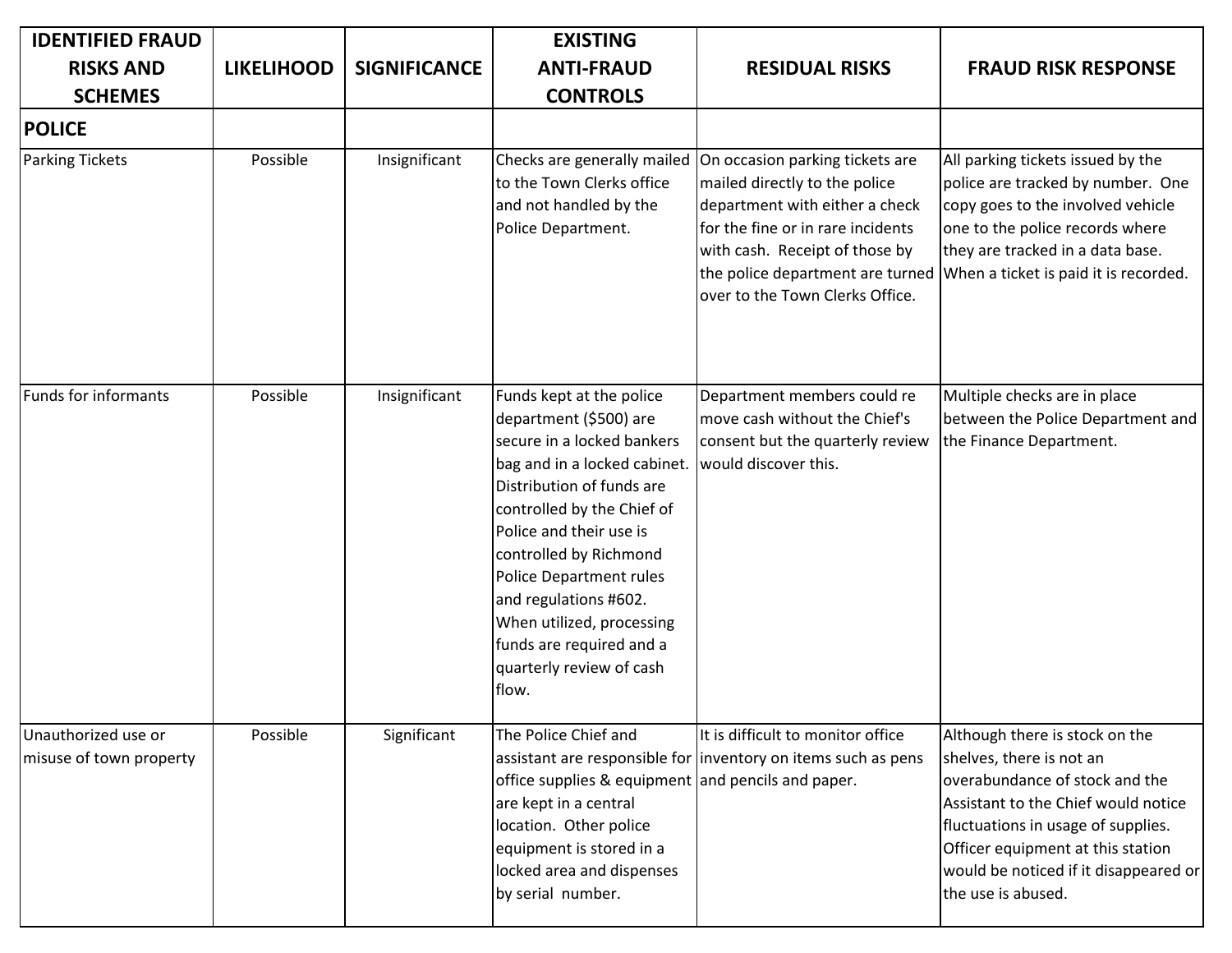| <b>IDENTIFIED FRAUD</b>                          |                        |                     | <b>EXISTING</b>                                                                                                                                                                                                                                                              |                                                                                               |                                                                                                                                                                                                                                                                                                                                                                                                                                                 |
|--------------------------------------------------|------------------------|---------------------|------------------------------------------------------------------------------------------------------------------------------------------------------------------------------------------------------------------------------------------------------------------------------|-----------------------------------------------------------------------------------------------|-------------------------------------------------------------------------------------------------------------------------------------------------------------------------------------------------------------------------------------------------------------------------------------------------------------------------------------------------------------------------------------------------------------------------------------------------|
| <b>RISKS AND</b>                                 | <b>LIKELIHOOD</b>      | <b>SIGNIFICANCE</b> | <b>ANTI-FRAUD</b>                                                                                                                                                                                                                                                            | <b>RESIDUAL RISKS</b>                                                                         | <b>FRAUD RISK RESPONSE</b>                                                                                                                                                                                                                                                                                                                                                                                                                      |
| <b>SCHEMES</b>                                   |                        |                     | <b>CONTROLS</b>                                                                                                                                                                                                                                                              |                                                                                               |                                                                                                                                                                                                                                                                                                                                                                                                                                                 |
| Checks received for Police<br>reports and videos | Possible               | Insignificant       | When checks are received<br>they are put in the PD<br>mailbox. PD mails the<br>requested information and<br>makes a copy of the check.<br>PD then brings the check to<br>the Clerk/Asst. to enter into<br>the cash receipts module.<br>The Town Clerk deposits the<br>check. | Checks can get lost in the mail or<br>misplaced as they go from one<br>department to another. | If a check does not get processed as<br>it should upon going to the PD<br>department we would hear from the<br>party requesting the report/video<br>that they had sent a check and not<br>received the material. If the check<br>does not get processed as should<br>after PD has sent the report/video<br>then PD would see that the check<br>did not show up in their budget                                                                  |
| Safe keeping                                     | Possible               | Significant         | Personal belongings and<br>evidence are temporarily<br>kept in a locked evidence<br>locker and logged in.                                                                                                                                                                    | Someone could make an<br>accusation of missing or property. evidence in the cruiser and the   | If an officer is on the road with<br>officer has a to attend to another<br>call prior to going to the Police<br>Station to lock up evidence, the<br>evidence will be locked in the cruiser<br>until the officer can get to the<br>station. Personal belongings are<br>returned to the owner upon release,<br>or someone the owner designates<br>will pick up their belongings such as<br>a wallet. Evidence is moved into<br>permanent storage. |
| <b>Credit Cards</b>                              | <b>Highly Possible</b> | Not Significant     | Single card, controlled<br>access, limited use, only the fraudulent use.<br>Police Chief has physical<br>access outside of the Police<br>Station.                                                                                                                            | Internal theft, external theft,                                                               | If fraud or theft is suspected it is<br>reported to the Police Chief or<br>Finance Director immediately and<br>the incident is reported to credit<br>card institution.                                                                                                                                                                                                                                                                          |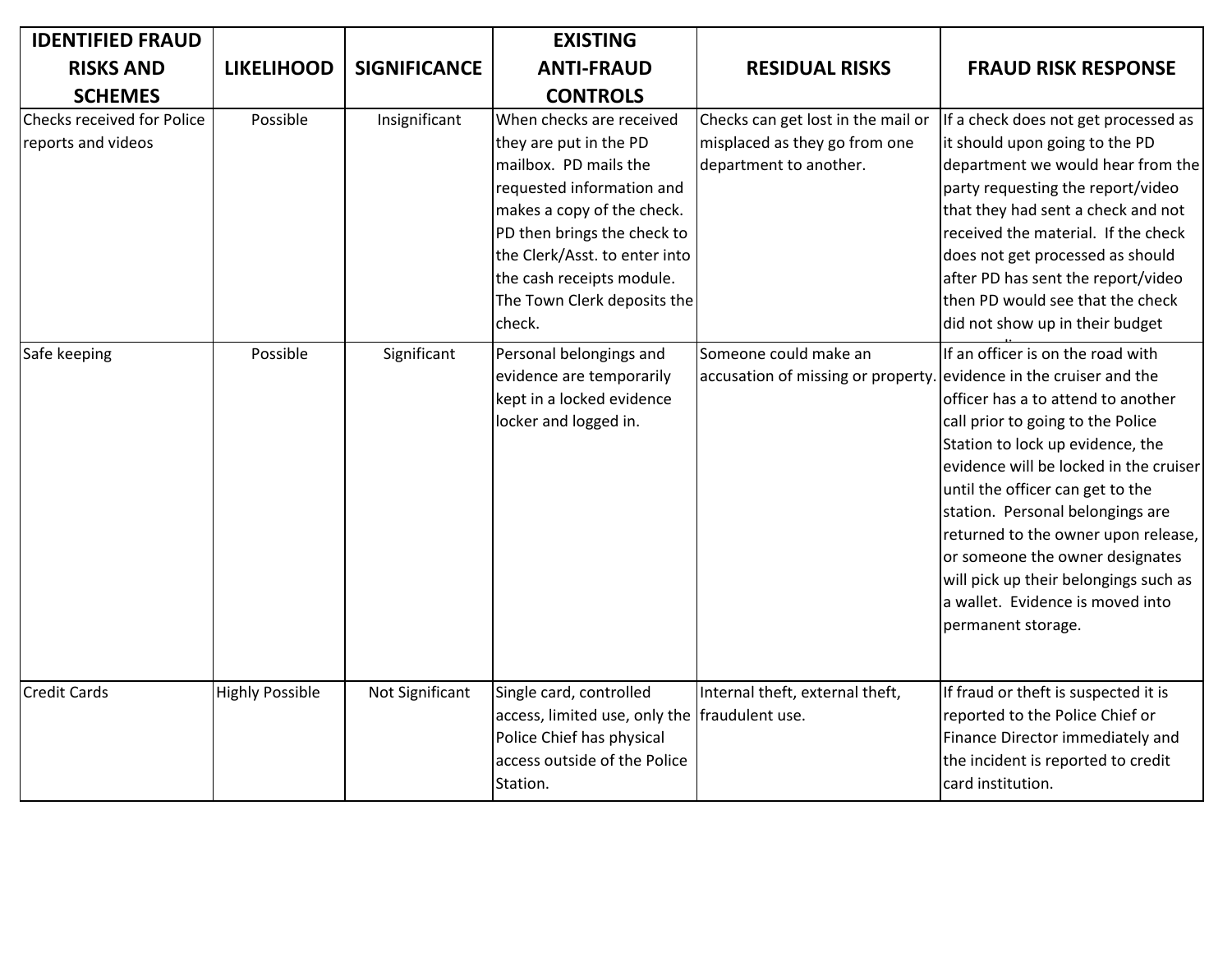| <b>IDENTIFIED FRAUD</b>                             |                        |                     | <b>EXISTING</b>                                                                              |                                                                                                                             |                                                                                                                                                                                                                                                                                                               |
|-----------------------------------------------------|------------------------|---------------------|----------------------------------------------------------------------------------------------|-----------------------------------------------------------------------------------------------------------------------------|---------------------------------------------------------------------------------------------------------------------------------------------------------------------------------------------------------------------------------------------------------------------------------------------------------------|
| <b>RISKS AND</b>                                    | <b>LIKELIHOOD</b>      | <b>SIGNIFICANCE</b> | <b>ANTI-FRAUD</b>                                                                            | <b>RESIDUAL RISKS</b>                                                                                                       | <b>FRAUD RISK RESPONSE</b>                                                                                                                                                                                                                                                                                    |
| <b>SCHEMES</b>                                      |                        |                     | <b>CONTROLS</b>                                                                              |                                                                                                                             |                                                                                                                                                                                                                                                                                                               |
| Unauthorized use of Police<br>Department vehicles   | Possible               | Not significant     | All Police Officers have a<br>take home vehicle for<br>to use the cruisers while on<br>duty. | Employee could stray from<br>approved uses of vehicle and use<br>commuting and are allowed a Town vehcile for personal use. | The Police Chief, or designee, is<br>aware of who is on duty and the fuel<br>used in the vehicle is recorded on a<br>on a credit card log. If a complaint is<br>made because a Richmond cruiser<br>was seen far from Richmond, and it<br>was not on route to home or work,<br>the Officer will be questioned. |
| <b>Misrepresenting Authority</b><br>to place orders | <b>Highly Possible</b> | Significant         | Department and Town<br>policies and procedures are<br>implemented and followed.              | Employee abuses the policy and<br>procedures.                                                                               | Disciplinary action, in accordance<br>with the Personnel guidelines<br>Collective Bargaining agreement.                                                                                                                                                                                                       |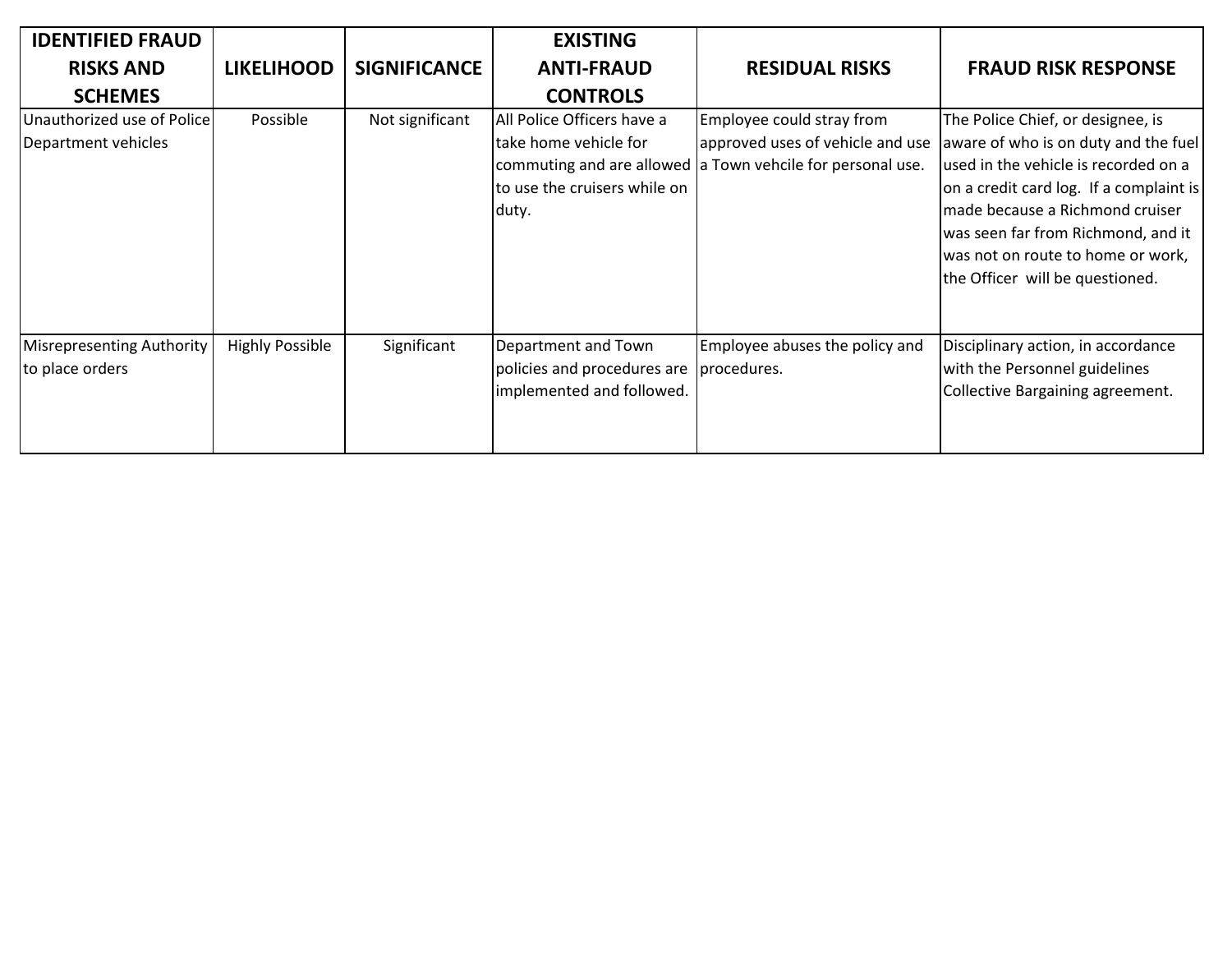| <b>IDENTIFIED FRAUD</b>                                                |                   |                                                                                                       | <b>EXISTING</b>                                                                            |                                                                                                      |                                                                                                                                                                                                                                                                     |
|------------------------------------------------------------------------|-------------------|-------------------------------------------------------------------------------------------------------|--------------------------------------------------------------------------------------------|------------------------------------------------------------------------------------------------------|---------------------------------------------------------------------------------------------------------------------------------------------------------------------------------------------------------------------------------------------------------------------|
| <b>RISKS AND</b>                                                       | <b>LIKELIHOOD</b> | <b>SIGNIFICANCE</b>                                                                                   | <b>ANTI-FRAUD</b>                                                                          | <b>RESIDUAL RISKS</b>                                                                                | <b>FRAUD RISK RESPONSE</b>                                                                                                                                                                                                                                          |
| <b>SCHEMES</b>                                                         |                   |                                                                                                       | <b>CONTROLS</b>                                                                            |                                                                                                      |                                                                                                                                                                                                                                                                     |
| <b>WATER &amp; SEWER</b>                                               |                   |                                                                                                       |                                                                                            |                                                                                                      |                                                                                                                                                                                                                                                                     |
| Cash/checks received                                                   | Possible          | possible that a<br>check would be<br>given to a W&S<br>worker, but the<br>amount would be<br>minimal. | Not Significant. It is Cash receipts policy                                                | Checks/Cash could be misplaced<br>or taken.                                                          | All checks/cash are processed<br>through the Town Clerks Office and<br>there are multiple step checks are in<br>place between Finance and Water<br>Resources. It is possible that a check<br>may be given to a W&S employee,<br>but this happens very rarely.       |
| Tool & materials                                                       | Possible          | Significant                                                                                           | None                                                                                       | Someone could remove or break<br>tools and not put them back.                                        | The tools and materials are<br>specialized so it is unlikely that<br>anyone would take them. They are<br>also kept in a locked area so<br>anything missing would be noticed<br>Immediately.                                                                         |
| Unauthorized use or<br>misuse of town property                         | Possible          | Not Significant                                                                                       | None                                                                                       | Someone could remove or break<br>tools and not put them back.                                        | Facilities are locked with limited<br>access. Specialized tools and<br>materials not applicable to e<br>employee use. Missing equipment<br>would be I immediately noticed.                                                                                          |
| Unauthorized use of W&S<br>vehicles                                    | Possible          | Not significant                                                                                       | Vehicles are kept at the<br>Treatment Plant and only<br>used for Town related<br>business. | Employee could stray from<br>approved uses of vehicle and use<br>a Town vehcile for personal use.    | The Water Superintendent, or<br>designee, is aware of how long an<br>employee has been gone and the<br>fuel is recorded on the gas card. If a<br>complaint is made because a<br>Richmond vehicle was seen far from<br>Richmond, the employee will be<br>questioned. |
| Unsecure office/files<br>provides opportunity for<br>records tampering | Possible          | Not Significant                                                                                       | Buildings are Locked and<br>secure.                                                        | The potential for information<br>being removed from a file is high. Supervised during business hours | Humans other than Town staff are<br>and non business hours.                                                                                                                                                                                                         |